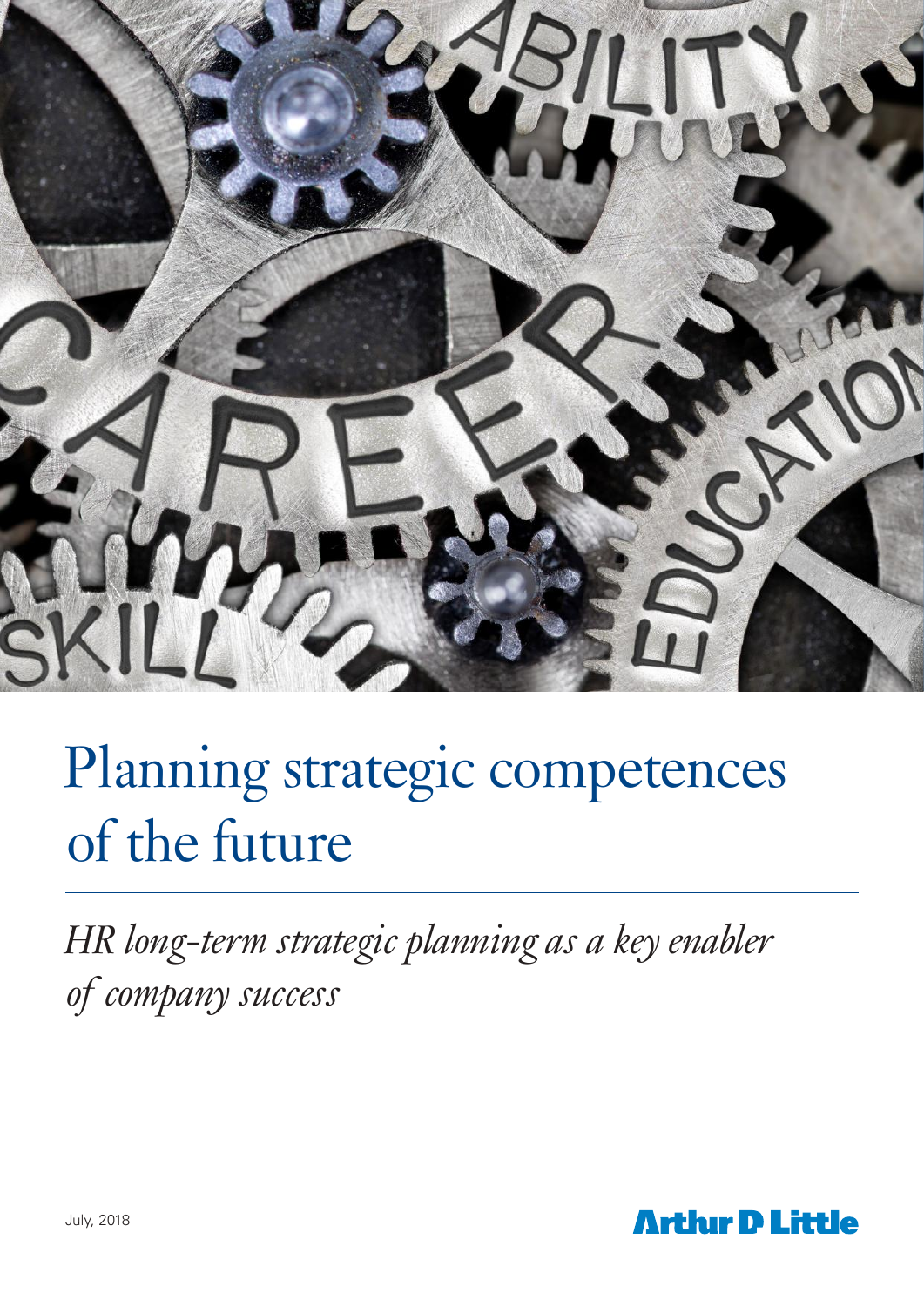## **Content**

| <b>Executive summary</b>                                                 | 3  |
|--------------------------------------------------------------------------|----|
| 1. The role of competence management in the current scenario             |    |
| 2. The survey: the competence planning process within corporate strategy | 6  |
| 3. HR strategic planning in Arthur D. Little's view                      | 10 |

#### **Authors:**



**Giancarlo Agresti** Global Practice Head, Automotive & Manufacturing, Rome agresti.giancarlo@adlittle.com



**Andrea Romboli** Partner, Strategy & Organization, Rome romboli.andrea@adlittle.com



**Fabrizio Arena** Partner, Strategy & Organization, Rome arena.fabrizio@adlittle.com



**Chiara Loreti**  Principal, Strategy & Organization, Rome loreti.chiara@adlittle.com



**Vincenzo Ippolito**  Manager, Strategy & Organization, Rome ippolito.vincenzo@adlittle.com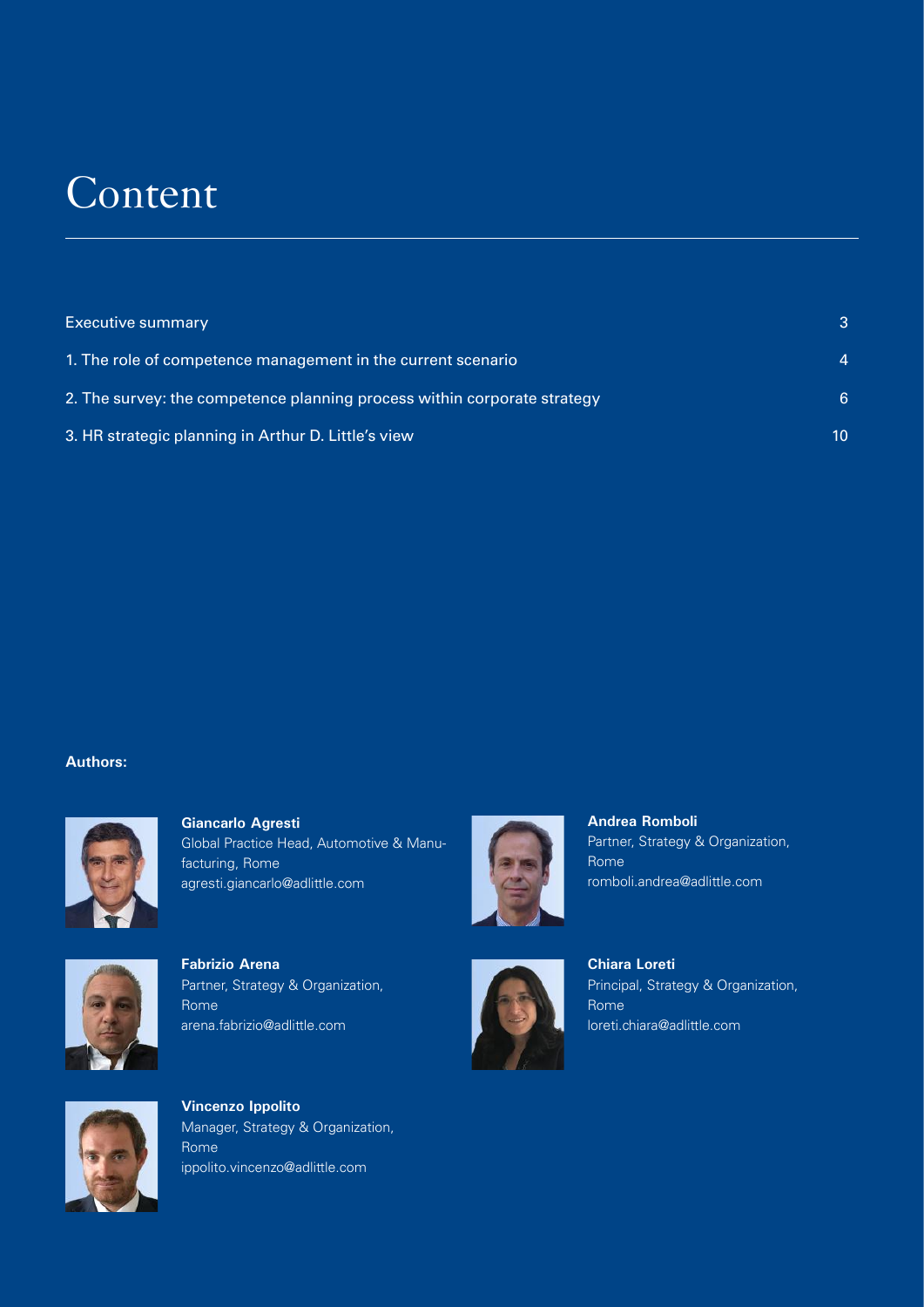## Executive summary

Different companies from different industries have been linking HR planning with corporate strategy, but how could HR become an enabler of success?

While most often, HR planning is focused on workload management and the short term (or at least the medium term, according to the strategic planning horizon), over the next 5 to 10 years many relevant emerging trends could affect the business: technology switch, multi-channel sales, the customer of the future, industry convergence, open innovation.

The critical competences needed today will probably not be the same in the next 10 years, but it is important to think about how to grow them in the company now! It is critical for leading companies to retain critical competences (to avoid adverse impact on the make or buy business model).

Through a cross-industry survey, Arthur D. Little has investigated the role of longterm strategic planning in HR as a process aimed at:

- $\blacksquare$  Mapping business strategy-related competences as of today and the roadmap based on expected evolution
- Defining a long-term HR competence evolution plan beyond the 5- to 10-year horizon
- $\blacksquare$  Defining an action plan to bridge the gaps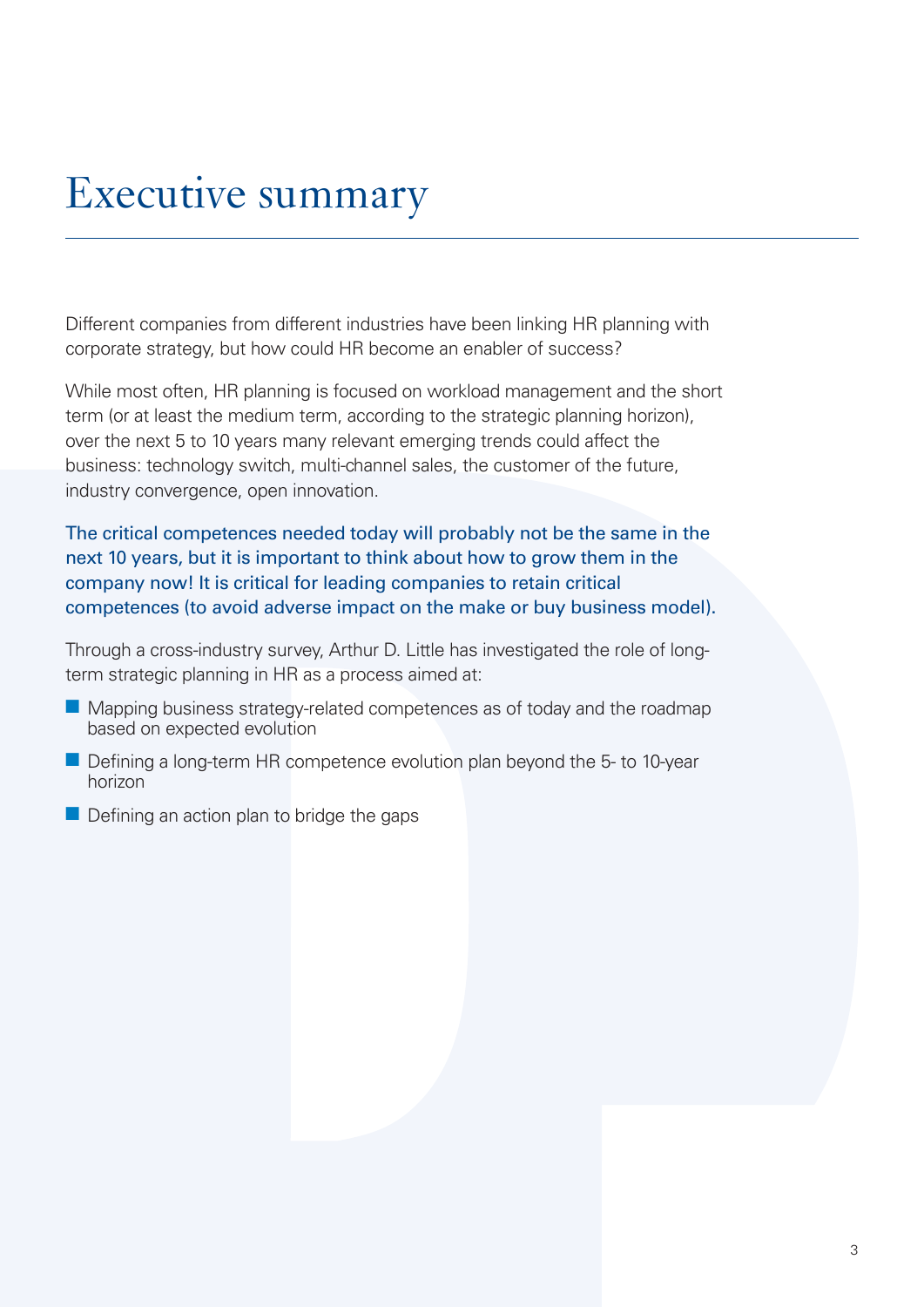### **Arthur D Little**

## 1. The role of competence management in the current scenario

Disruptive changes have been affecting several industries, and the profile of human resources required to compete in the short term is not likely to be the same in the next 5 or 10 years.

These changes are mainly related to the digital transformation revolution and the development of the Internet of Things across all industries that interest players. This includes several hot topics, such as:

- $\blacksquare$  New emerging mobility concepts (OEM, utilities, telco, ICT)
- $\blacksquare$  Evolving customer needs and purchasing behaviors, as well as data analytics (consumer goods, OEM)
- $\blacksquare$  Virtual manufacturing and simulation, augmented reality, collaborative robots (OEM, utilities, oil & gas, etc.)

Furthermore, industry convergence trends, open innovation models and the raging war for talent are driving the main issues HR departments have to face.

Competences are becoming more and more crucial in big corporations' life cycles in the short term, and even in the medium and long terms when following the targets of strategic plans. The HR department has to support top management in assuring critical competences, which involves answering the following key questions:

- $\blacksquare$  Which competences are strategic?
- $\blacksquare$  How to map competences within the company, today and in the future?
- $\blacksquare$  When will these competences become relevant for achieving strategic targets?
- $\blacksquare$  How to acquire or internally develop strategic competences?

In the past, HR plans have been often considered projections of companies' headcounts, without highlighting the evolution of resource profiles. However, considering the reshaping many businesses are experiencing and ongoing digital transformation across all industries, this is not enough. HR plans have to be developed side by side with strategic plans, becoming "two heads of the same body".

During our project experiences, we always face these issues with understanding of the importance of a well-structured HR strategic planning process. For this reason we launched a crossindustry survey to collect different points of view regarding the relevant elements of HR long-term strategic planning, in terms of:

- **n** Competence mapping
- **n** Competence evolution
- $\blacksquare$  Link between strategy and competences

Indeed, managing competences correctly within an organization allows exploiting all potential for a defined transformation plan and makes changes in the way companies operate real, in order to evolve towards more competitive business models. Lack of HR competences usually means failure of a company transformation project, even after huge investments in IT assets, personnel effort and advisory services.

Building the right competences to face the competitive landscape successfully requires having appropriate HR processes in place in the organization.

Most HR processes – such as recruiting, training, assessment and incentives, and talent gaps – are generally focused on competences in the short term. However, the medium- and long-term perspectives are becoming more and more important to anticipate and face changes in the competitive arena.

For this reason, we have observed greater interest from big companies in different industries in HR strategic planning topics as fundamental enablers of strategic initiatives.

These companies recognize the stronger role of HR in the planning process, and the need for different approaches and tools to plan not only headcounts, but also new competences to achieve the business plan's targets.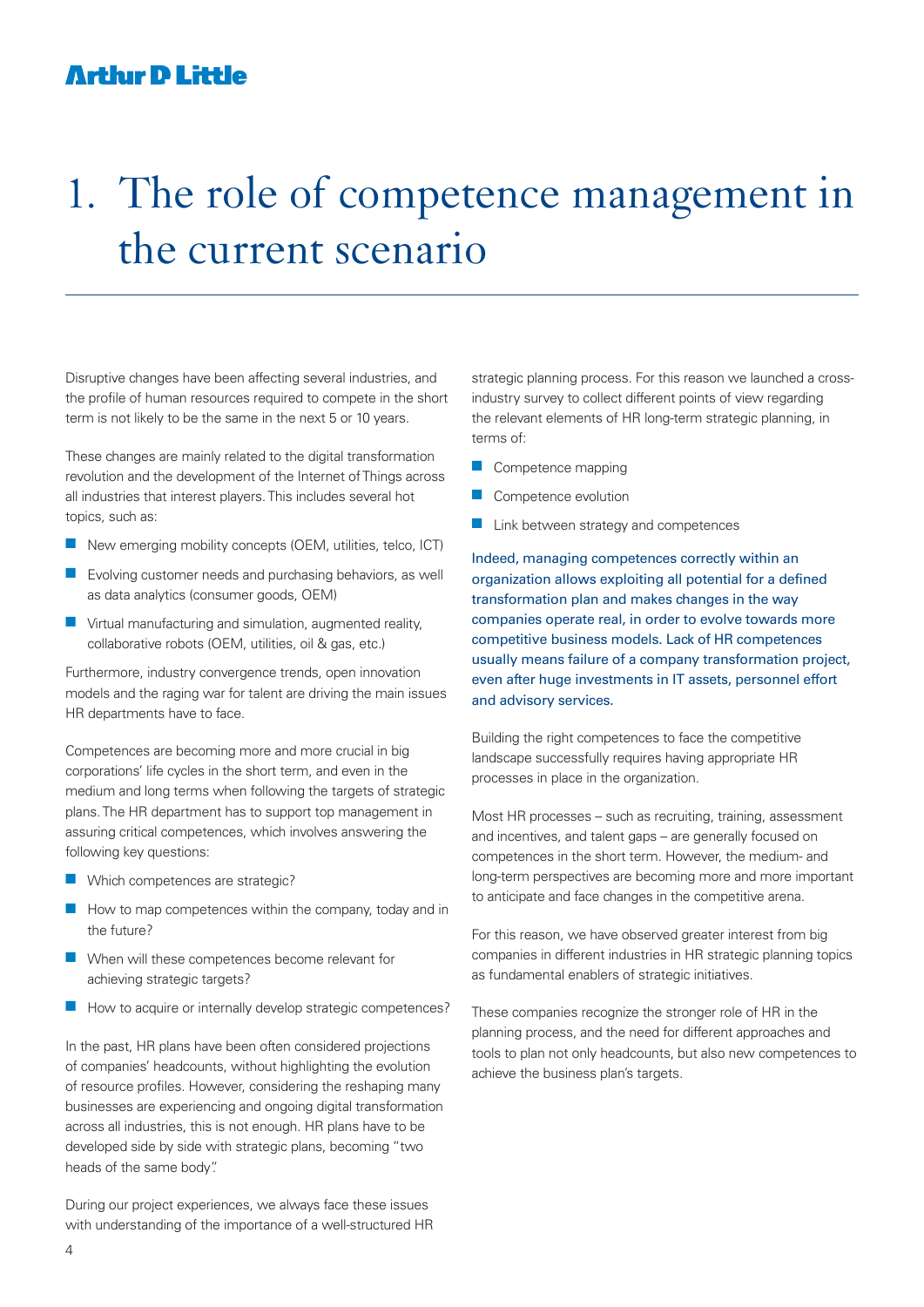### **Arthır D Little**

## 2. The survey: the competence planning process within corporate strategy

Arthur D. Little put in place a survey to investigate how companies from different industries approached competence planning in the medium and long terms, and to understand the relevance of this practice within the overall corporate strategy. The aim of this study was to:

- $\blacksquare$  Analyze the relevance of this topic among the panel and how companies built their competence models
- $\blacksquare$  Verify the link between corporate strategy and HR planning processes in the medium and long terms, considering both headcounts and competences
- $\blacksquare$  Understand how the HR planning process supported the implementation of new business models in organizations

#### The survey: Panel and questionnaire

Companies invited to participate in the survey were selected on a multi-industry basis in order to analyze long-term HR strategic planning-related topics with a wide perspective. The criteria for selection included:

- $\blacksquare$  International/global presence
- High level of interest in innovation, R&D and new technologies
- Being digital driven in terms of impact on current business policies and operating processes along the entire value chain, from manufacturing to marketing and sales (e.g., multi-channel sales, digital customer experience)
- $\blacksquare$  High-speed development/changes of related industries in terms of regulation, customer behavior, competitor ecosystem, etc., with deep impact on the business model

Along with these criteria, the survey's panel included companies belonging to the industry sectors illustrated in figure 1.

The survey consists of three main sections:

- 1. Map of competences: which models were in place and how they were managed
- 2. Evolution of competences: which had impacted in the last years and which were expected to in the future
- 3. Competence model and corporate strategy: which linked with corporate strategy and were relevant in the long-term planning process

The following paragraphs describe the main evidence related to each topic shown by the survey.



Source: Arthur D. Little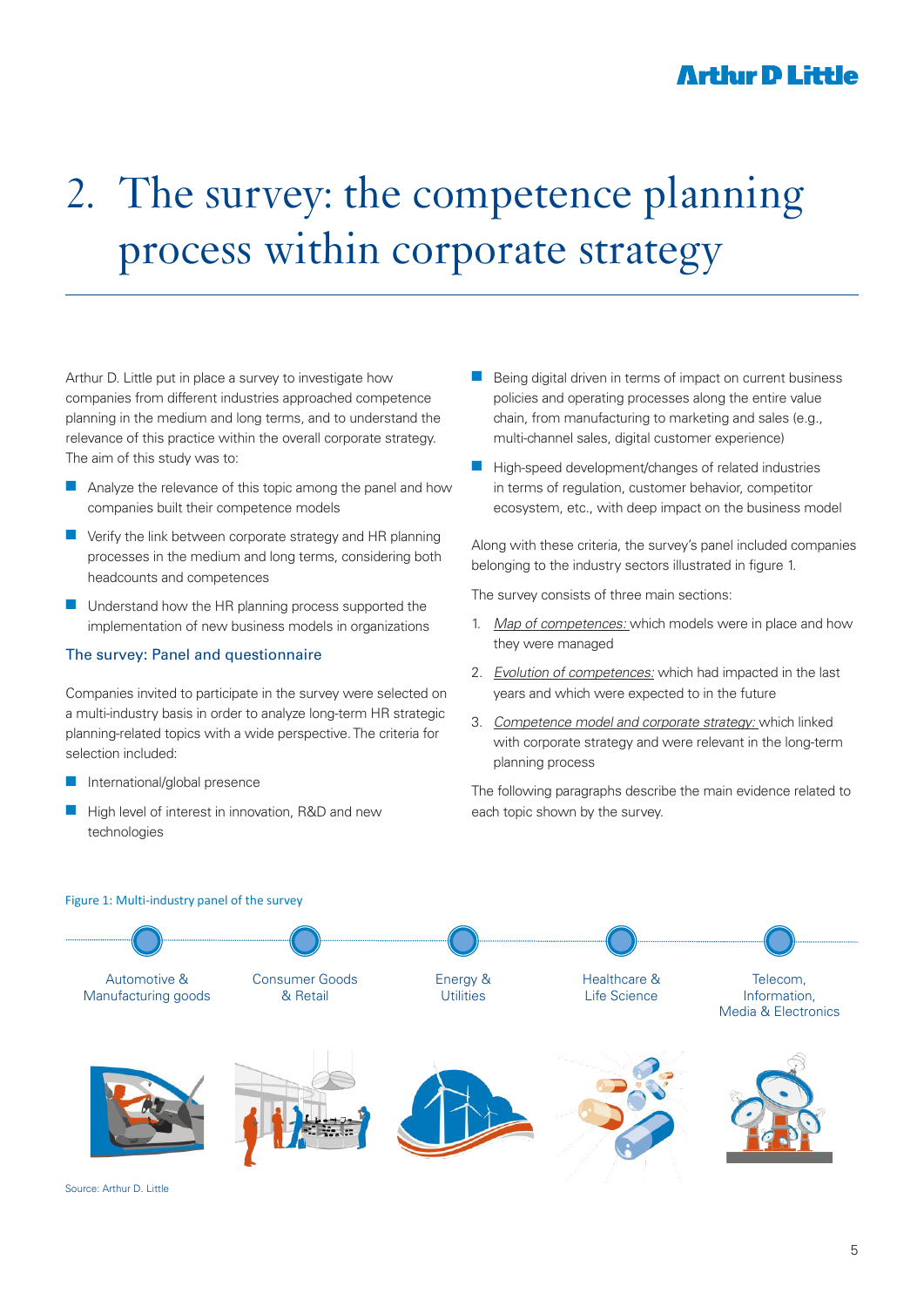### **Arthur D Little**

#### Key findings

I. Map of competences

Key findings: Mapping is just a matter of process, but the first question to be answered involves the level of detail required to classify the competences. Mapping and managing of competences aims to create shared awareness of the capabilities in the company. This step is a relevant task that involves the entire organization and represents an important recurrent process to align different internal stakeholders to a common view. On the other hand, it is important to keep a well-defined link with the corporate strategy and avoid the temptation to view this process as a routine.

The competences map cannot be considered an innovative tool. Almost all companies have maps in place (with different levels of details) of all personnel skills; for ones that are missing, defining the model is an ongoing or forthcoming project. So the panel recognizes the relevance of mapping HR through a system of competences. This map is often used in an annual assessment and talent-gap management process, through a scoring model that monitors improvements achieved by resources during their work life. On the other hand, only few companies view competences as drivers of the planning process in order to achieve the initiatives defined in the strategic plan.

The models discovered in the survey differed in terms of type (soft/hard) and number (from less than 10 to more than 100) of competences mapped. The complexity of the model strongly depended on the breakdown between:

- $\blacksquare$  Hard and soft competences
- $\blacksquare$  The number of competences attributable to each resource (described by the "attributes")

In the end, three different models were observed during the analysis:

- 1. Where the model of competences was built only on hard competences, the number of competences was very high, as they usually represented all technical competences required by the organization (staff and core divisions), but only one attribute could be assigned to each resource, representative of their main competence and current role.
- 2. On the other hand, where the model of competences was only based on soft ones, the number of competences was limited (usually up to 10), but many attributes (almost the same number of competences) were assigned to each resource. All human resources were mapped along the same attributes, with different scoring according to their roles.
- 3. In case of a model that included both hard and soft competences – which was the most common situation – the number of competences was higher, but the number of attributes for each resource was smaller: each resource was characterized by several attributes related to soft competences, and few related to hard ones. For example, resources were usually mapped the same way as attributes for soft competences, and on only one technical competence according to their specific roles in their organizations.

The HR department is usually in charge of the map of competences, while the update of the model (competences and attributes assigned to permanent personnel) is always shared between HR and the involved division. It takes place annually or on occasions of specific events during company life, such as hiring, internal mobility, promotion and organizational changes.



#### Figure 2: Map of competences

Source: Arthur D. Little analysis on benchmark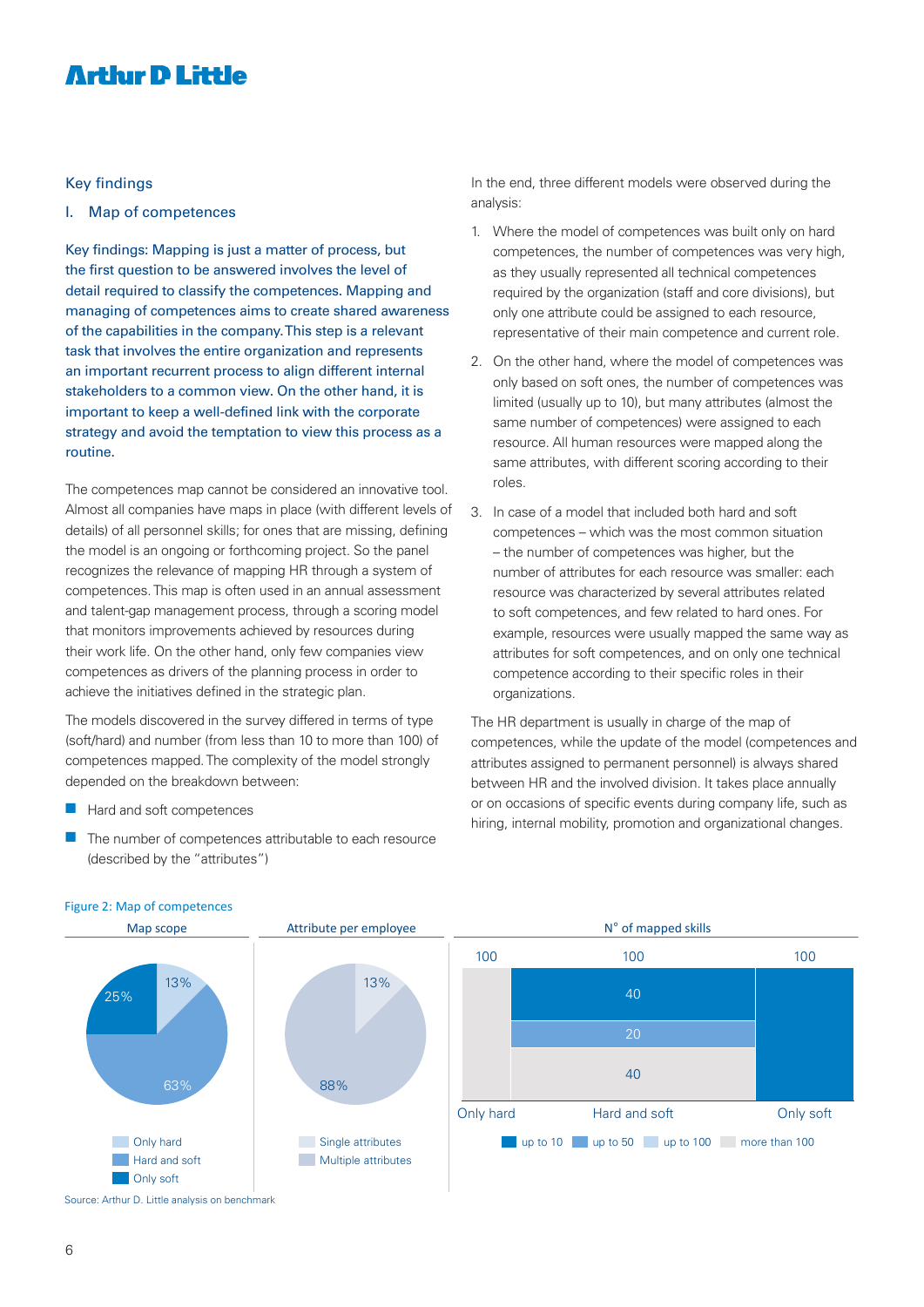### **Arthır D Little**

#### II. Evolution of competences

#### Key findings: Even if the impact on current competence models is not expected to be disruptive, it will be massive and affect all competences!

In the last five years more than 70 percent of the interviewed companies introduced new professional profiles (averaging 10–20 each) into their organizations to fill new roles, but without reviewing their maps of competences, which were still trusted. This necessity comes from changes in the market in which the digital revolution plays a relevant role but only some of the new profiles are in the IT department (for half of the panel, this was less than 50 percent of new profiles). It means the impact of transformation is in progress, even if mainly driven by a digital engine, and affects all processes across all company.

All companies of the panel agreed that their existing competence models would change in the next years due to evolution of the market scenario in regulatory, competition and technologies. Changes in the external environment will affect company business models and, as a consequence, the existing competences. About 60 percent of the panel believed that the impact would be within the next three years, while the remaining 40 percent foresaw that a more relevant change would occur in the next three to five years. Furthermore, companies had to take into account that the evolution of the competences could be driven by specific dynamics within the same industries, and even among totally different ones, with a potentially widespread talent war.

As showed in the graph below (figure 3), some industries, such as consumer goods & retail and automotive & manufacturing goods, expected a high level of impact in terms of definition of new competences against the existing ones. Meanwhile, energy & utilities companies said they would face different distributions of existing competences among personnel and evolution of soft skills instead of new competence needs.

#### Digital is a relevant part of the expected evolution of competence models, but not necessarily in terms of a complete turnaround or the need for advanced IT skills for each resource.

The most common expectations are:

- $\blacksquare$  A need for new profiles, which was foreseen by about 80 percent, but few specific for ICT (for example, cybersecurity), while relevant impact was expected for all non-IT profiles. The digital revolution is deeply changing business models, requiring different competences (which means evolution of existing profiles, not necessarily new ones) in all organizational departments: R&D, production, logistics, marketing, sales and CRM, and as well as staff.
- $\blacksquare$  Change of competences within existing profiles, according to about 60 percent of the panel, regarding not just soft skills. Digital transformation asks for evolution of almost all existing competences by strengthening and developing both soft and hard skills, and requires a different mix of relational and managerial skills and new technical capabilities in managing products, processes and systems.



#### Figure 3: Industry radar of competence evolution

Source: Arthur D Little analysis on benchmark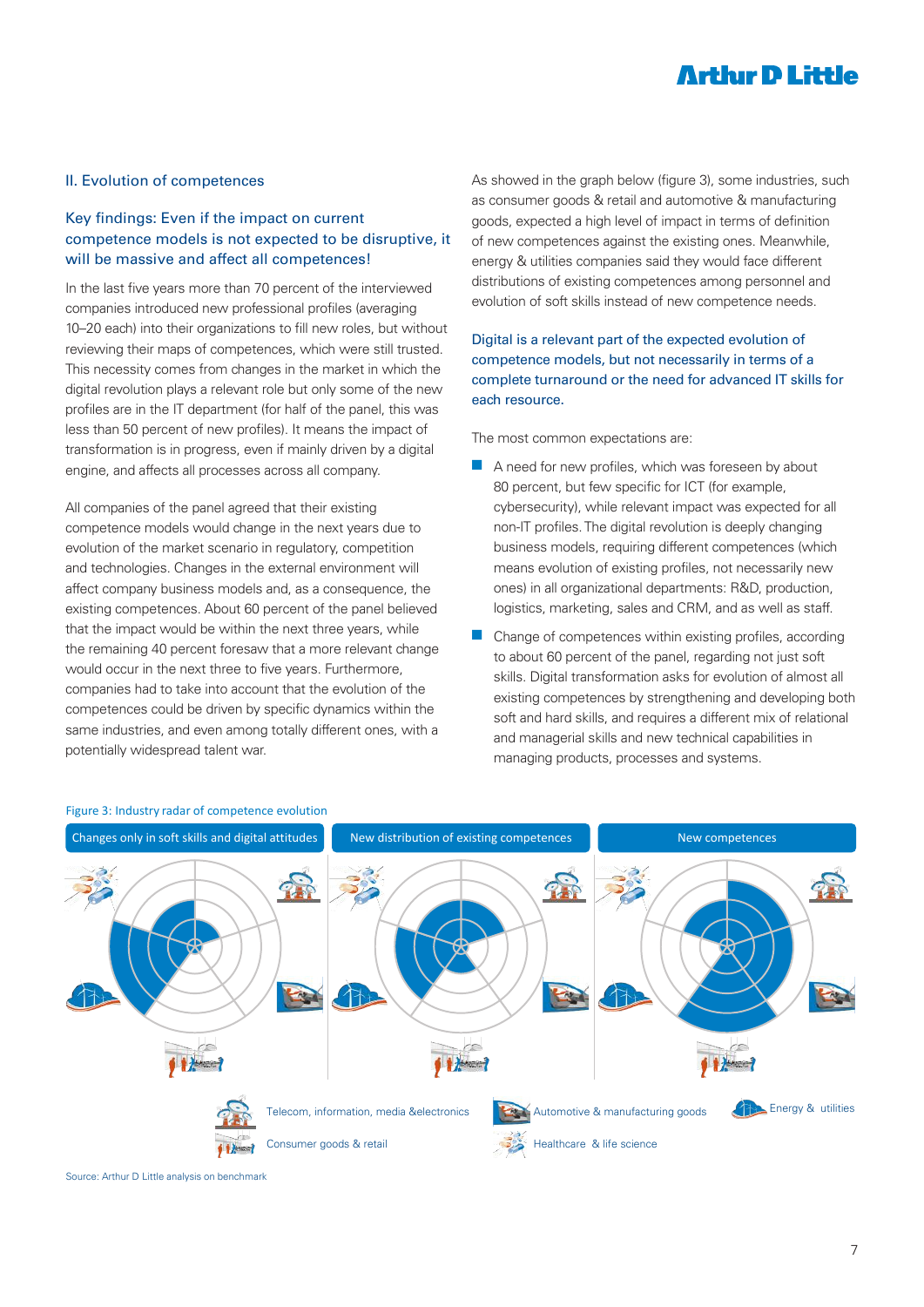### **Arthur D Little**

#### III. Competence model and the corporate strategy

Key findings: Companies usually have HR strategic planning aligned to the strategic plan process, but it rarely includes structured planning of competences – especially in the long term – or it is often focused only on new initiatives. Therefore, what happens if no new disruptive initiatives are added to the strategy? Or if no critical competences exist in the organization? It means that even if HR is a relevant part of the corporate strategic planning process, the strategic plan likely still lacks a proper competence planning process: HR should be part of the strategic planning process by mapping all the existing competences and helping to identify the ones that will be needed in five or ten years.

About 50 percent of companies had processes in place to periodically assess critical competences (note: critical in term of successfully operating and achieving strategic targets) within their organizations. Others were in the following circumstances:

- $\blacksquare$  It is not always a structured process; in some cases most relevant needs, mainly in terms of headcount and rarely in terms of competences, are described in an appendix of the strategic plan.
- $\blacksquare$  It is a top-down approach: top management defines corporate strategy and new initiatives; the definition of critical competences is based on these instead of a bottomup assessment of the business.
- The top-down approach defines critical competences at a high level, but without any related action plan.

One good example of the impact of new strategic projects on the competence model is digital transformation programs that involve many companies. Sixty percent of the panel were reviewing their competence models and starting important programs of digital transformation, usually as a result of new strategic guidelines defined in the company's long-term plan. A stream of these projects is generally focused on HR, even if with different approaches:

- $\blacksquare$  Creation of new digital and IT profiles in the organization
- $\blacksquare$  Assessment of all personnel soft skills and IT capabilities to identify gaps and action plans and improve the digital DNA of the company
- $\blacksquare$  Analysis of the new competences required to operate in the new digital company

Regarding the connection between corporate strategy and HR, most of the companies (60 percent) had HR planning processes aligned with the timelines of their industrial plans. The HR department worked together with strategy to identify HR needs according to initiatives included in medium- and long-term plans. Even if the involvement of HR in the planning process was widespread, in many cases it was mainly focused on headcounts rather than competence needs.

The emphasis on competences rises in the case of new strategic initiatives, especially if related to diversification or inorganic growth strategy, with discontinuity from existing business that requires different and new competences. In these cases, the competence model is updated.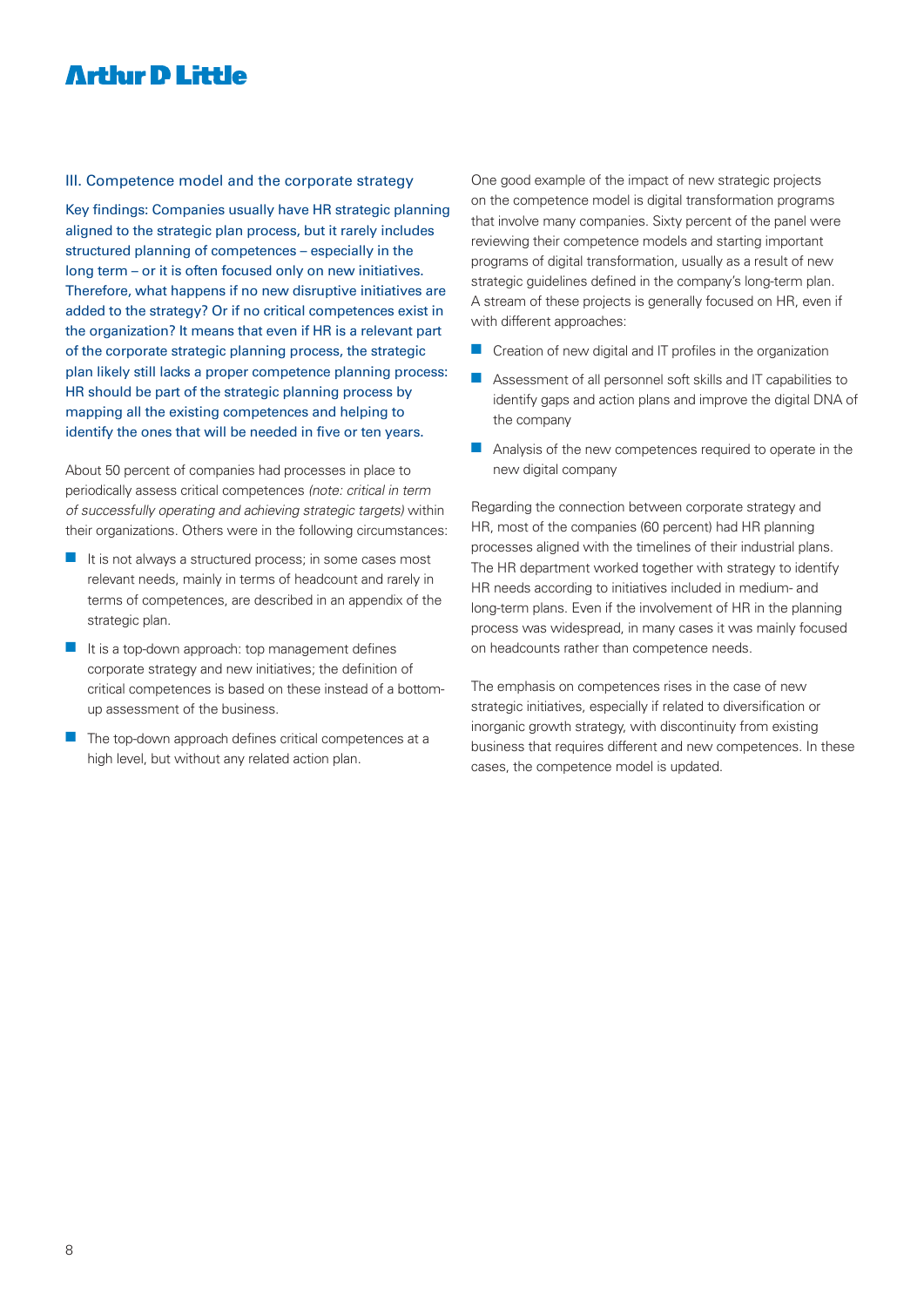### **Arthır D Little**

## 3. HR strategic planning in Arthur D. Little's view

The results of the survey showed a great deal of interest from different companies in such topics, especially how to match the needs of new skills with the changes in the external environment. Almost all recognized the necessity to identify the critical competences of the future and the importance of creating a path to integrate them into the organization (recruiting, training and feeding talents) in order to successfully achieve strategic targets.

In this, the role of the HR department is key as owner of the competence map within the organization and part of the strategic planning process. Nevertheless, most often HR's approach seems passive instead of reactive, especially when it also has to take into consideration issues related to financial constraints, which are typical in budgeting. The result is that the HR planning process focuses on workload management (rather than on evolution of competences) and the short term (instead of medium- and long-term strategic needs), and future programs are not managed in terms of required skills until they become short-term issues.

Nevertheless, many relevant emerging trends could affect the market, and critical competences will probably not be the same in the next five or ten years. That is why it is important to think now about how to acquire, retain and grow critical competences of the future within the company.

Arthur D. Little has developed a framework to clearly identify the responsibilities of the HR department, separating the "ordinary" and recurrent annual processes from the ambitions of long-term HR planning. In our view, HR should work closely with corporate strategy by developing a proper long-term HR strategic planning process with the aim of defining principles for building both critical competences and resource needs in the long term (beyond five years of business planning). This differs from headcount planning, which consists of supporting the definition of the company business plan by fulfilling headcount needs, starting with the input of the business divisions and verifying consistency with defined targets. On the other hand, the objective of long-term HR strategic planning is the definition of a transformation plan for competences, involving all stakeholders, in order to drive the company from the current HR structure to its 10-year goals, while considering new and different competences, related investment planning and business cases, sizing, talent gap and diversity. Moreover, when the outlook of the HR plan is one to three years, the HR planning process becomes workload management, in which the main objective is to secure resources allocation according to a job-order portfolio.



#### Figure 4: HR strategic planning framework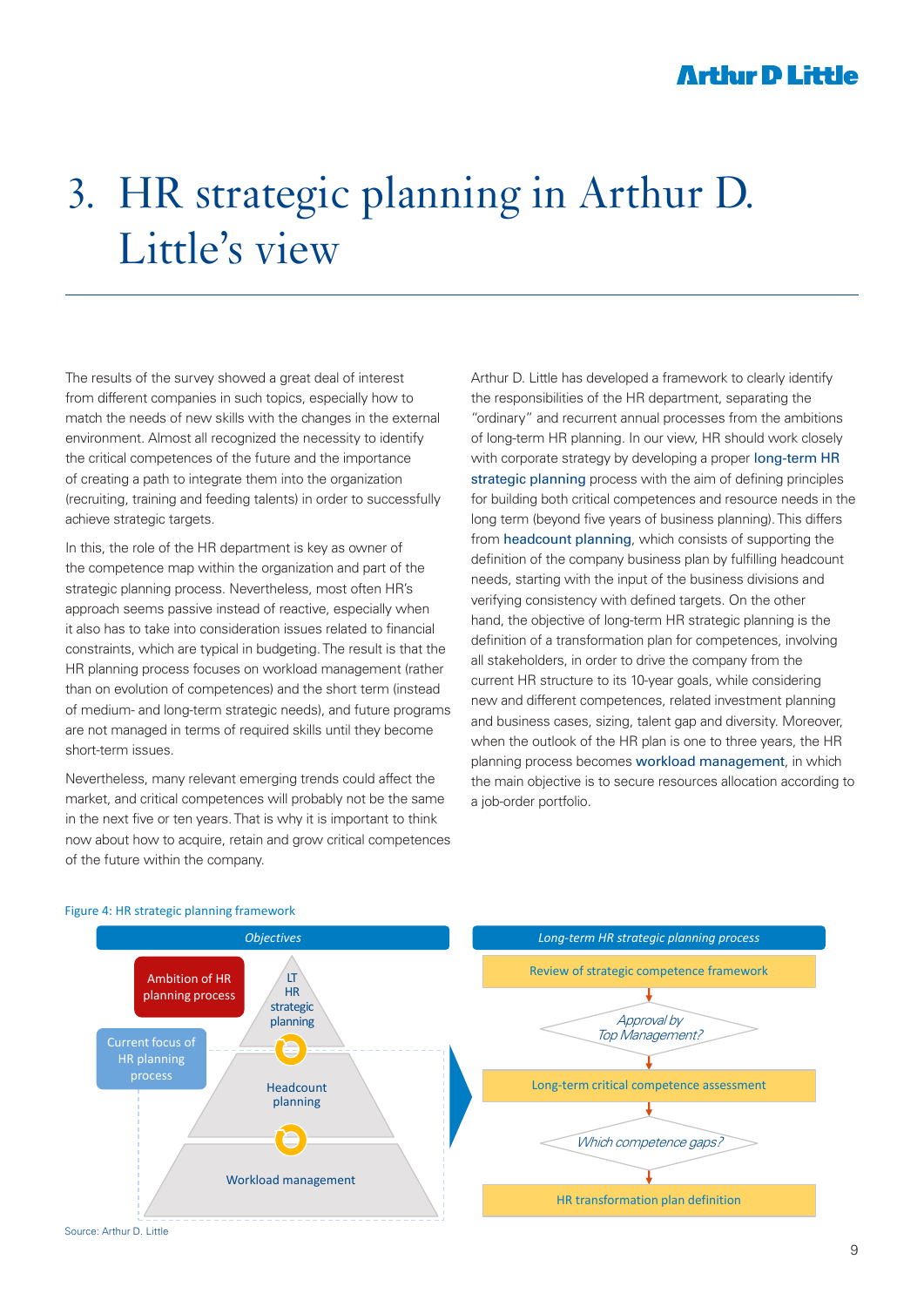### **Arthir D Little**

Based on ADL's experience, the implementation of a long-term HR strategic planning process that allows the company to identify and manage the needs of strategic competences in advance requires the following elements:

- $\blacksquare$  A strategic competences framework within the company
- $\blacksquare$  A map of strategic competences approved by top management
- **n** An ongoing process for periodical assessment of competences and a related action plan

As a first step, the HR department has to define the framework of strategic competences together with the business divisions. The competences model should include all the skills required within the company, for both operations and support functions. It usually includes a mix of soft and hard competences, with different relevance among divisions and roles. The framework should allow the company to highlight "critical competences" – the ones relevant to succeed in the long term. It requires evaluating the trade-off between levels of detail – BUs usually require long lists of skills – and ease of use – HR must be able to provide top management with updates and a high-level view quickly. The risk of a very detailed competence model is duplication of the organization model and job profiles, with the consequence of needing a long process to update it, with lower involvement in the strategic planning process.

Once the competences framework is defined, all resources have to be mapped according to identified skills. The aim is a picture of competences within the company (quantitative competence map), based on different parameters such as aging, education, nationality, tenure, seniority, contract type and organizational unit.

The map will allow the company to identify potential criticalities, e.g.:

**n** Skills that are not well balanced among personnel

- $\blacksquare$  When most of the personnel have the same few competences
- $\blacksquare$  Skills that are split among a few people, with a high risk of losing those people
- **n** Some strategic competences completely missing or having very low presence
- $\blacksquare$  An unbalanced mix of competences in the medium and long terms, based on scenario analysis (retirement, retention, internal mobility)

#### This approach, based on a quantitative assessment, provides the HR department and top management with awareness of competences within the company and expected evolution in the long term, so they can define the proper action plans.

The strategic framework and competence map need to be updated on a recurring basis, at least once every two years, while implementing a proper process driven by the HR department. It should include:

- $\blacksquare$  Review of the strategic competence framework based on rising trends in the market: regulation, competition and technologies
- $\blacksquare$  Approval by top management to ensure alignment between the new competences framework and the company strategy
- $\blacksquare$  Assessment of critical competences in the long term, based on the updated quantitative competence map and related scenario analysis, considering parameters such as employees' personal data and work-life assumptions
- $\blacksquare$  Analysis of the resulting long-term competence gap between evolution of owned competences and needs based on the expected backlog
- $\blacksquare$  Definition of the HR transformation plan to drive the company towards the competence model of the future

| As-is competences assessment                                                                                                                                                                                                                                                                                                                                 | M/L assessment of critical skills                                                                                                                                                                                                                                                                                                          | Integration of workload and<br>resourcing plans                                                                                                                                                                                                                                                                                                                                     | Strategic competence roadmap                                                                                                         |
|--------------------------------------------------------------------------------------------------------------------------------------------------------------------------------------------------------------------------------------------------------------------------------------------------------------------------------------------------------------|--------------------------------------------------------------------------------------------------------------------------------------------------------------------------------------------------------------------------------------------------------------------------------------------------------------------------------------------|-------------------------------------------------------------------------------------------------------------------------------------------------------------------------------------------------------------------------------------------------------------------------------------------------------------------------------------------------------------------------------------|--------------------------------------------------------------------------------------------------------------------------------------|
| Gathering of historical data<br>п<br>related to workload and<br><b>resources</b><br>Competence analysis and<br>П<br>check consistency with<br>workload planning process<br>Analysis and design of KPI<br>П<br>dashboard to assess current<br>workload-planning process<br>Workload-planning process<br>П<br>analysis: responsibilities,<br>activities, tools | Stakeholder engagement by<br>о<br>interviews with BUs to<br>under-stand strategic<br>quidelines and needs of<br>competence development<br>Strategic assessment to<br>analyze evolution of<br>company's current resources<br>and competences within 5-<br>10 years<br>Top-down modeling to<br>identify critical clusters of<br>competencies | Assessment of current<br>criteria to define workload<br>and critical re-sources per<br>year<br>Red flag by verifying<br>consistency between M/L<br>critical clusters and needs<br>from short-term workload<br>forecasting<br>Definition of HR<br>development plans: analysis<br>of potential gaps in MT.<br>quidelines to manage<br>integration, and impact on<br>HR strategic plan | Transformation plan of<br>competences in M/L term to<br>meet the strategic<br>objectives and development<br>of related business case |

#### Figure 5: How Arthur D. Little can support long-term HR strategic plan process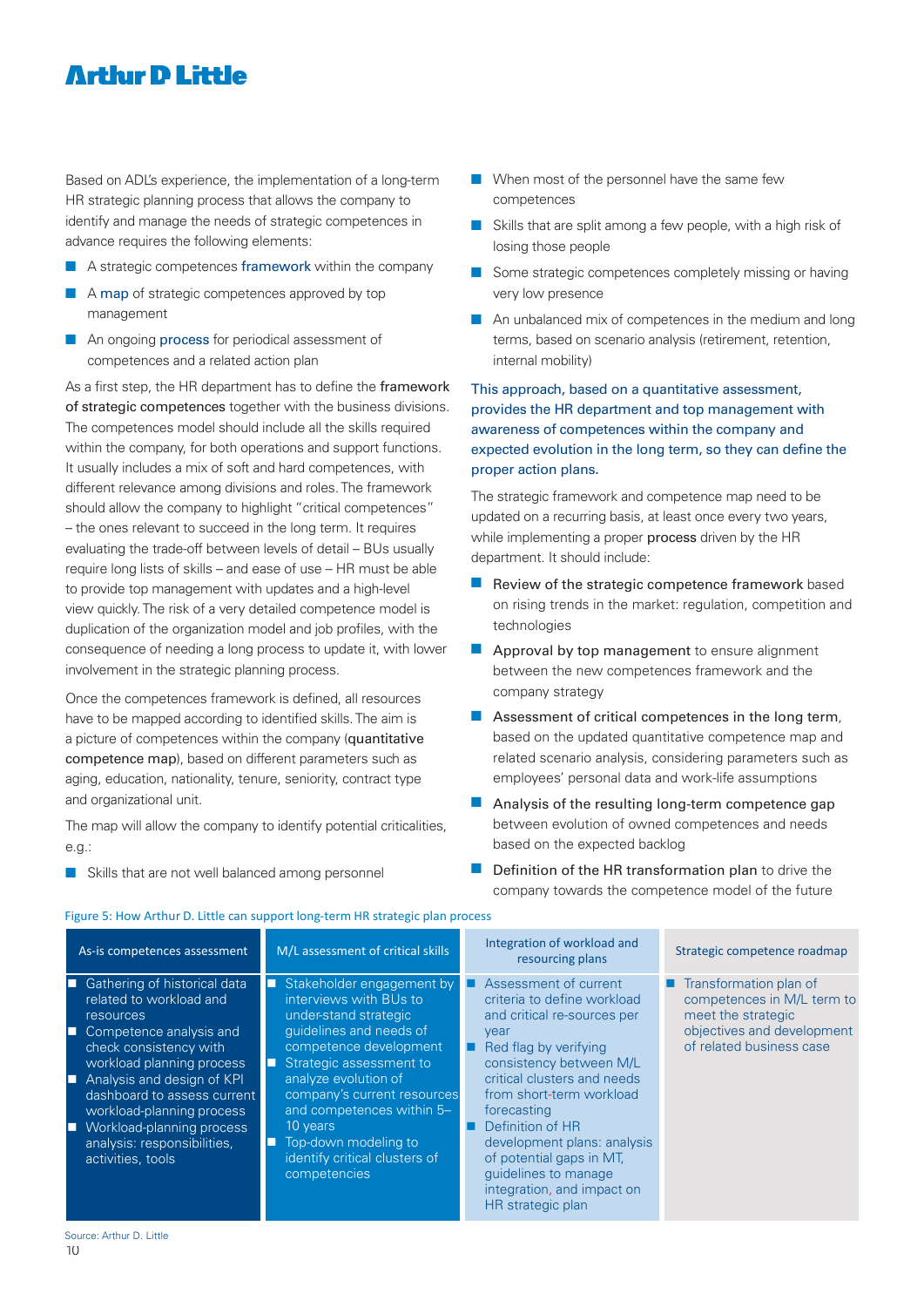## Contacts

If you would like more information or to arrange an informal discussion on the issues raised here and how they affect your business, please contact:

Austria Karim Taga taga.karim@adlittle.com

Belgium Gregory Pankert pankert.gregory@adlittle.com

China Russell Pell pell.russell@adlittle.com

Czech Republic Dean Brabec brabec.dean@adlittle.com

France Aurelia Bettati bettati.aurelia@adlittle.com

**Germany** Wilhelm Lerner lerner.wilhelm@adlittle.com

India Srini Srinivasan srinivasan.srini@adlittle.com Italy Andrea Romboli romboli.andrea@adlittle.com

Japan Yonoshin Mori mori.yonoshin@adlittle.com

Korea Kevin Lee lee.kevin@adlittle.com

Latam Daniel Monzón monzon.daniel@adlittle.com

Middle East Thomas Kuruvilla kuruvilla.thomas@adlittle.com

**Netherlands** Martijn Eikelenboom eikelenboom.martijn@adlittle.com

Norway Lars Thurmann-Moe thurmann-moe.lars@adlittle.com Singapore Yonoshin Mori mori.yonoshin@adlittle.com

Spain Carlos Mira mira.carlos@adlittle.com

Sweden Johan Treutiger treutiger.johan@adlittle.com

**Switzerland** Wilhelm Lerner lerner.wilhelm@adlittle.com

**Turkey** Coskun Baban baban.coskun@adlittle.com

UK Jonathan Rowan rowan.jonathan@adlittle.com

USA Sean McDevitt mcdevitt.sean@adlittle.com